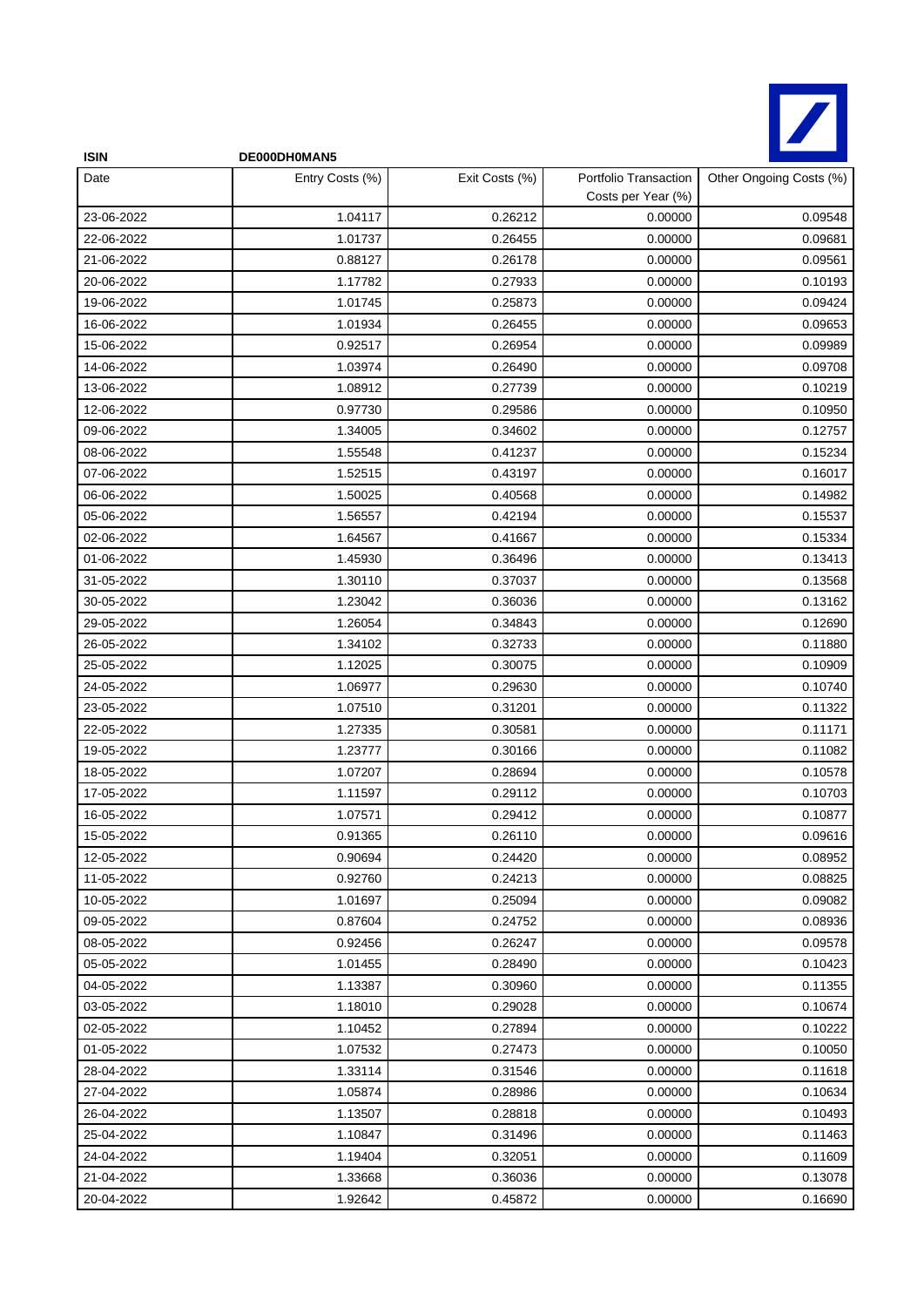| 19-04-2022 | 1.45277 | 0.38760 | 0.00000 | 0.14098 |
|------------|---------|---------|---------|---------|
| 18-04-2022 | 1.42323 | 0.38388 | 0.00000 | 0.13983 |
| 13-04-2022 | 1.43848 | 0.39526 | 0.00000 | 0.14282 |
| 12-04-2022 | 1.25696 | 0.35398 | 0.00000 | 0.12801 |
| 11-04-2022 | 1.21027 | 0.34904 | 0.00000 | 0.12562 |
| 10-04-2022 | 1.29790 | 0.37175 | 0.00000 | 0.13374 |
| 07-04-2022 | 1.33090 | 0.37453 | 0.00000 | 0.13529 |
| 06-04-2022 | 1.41357 | 0.39293 | 0.00000 | 0.14214 |
| 05-04-2022 | 1.43409 | 0.41929 | 0.00000 | 0.15212 |
| 04-04-2022 | 1.69291 | 0.45249 | 0.00000 | 0.16356 |
| 03-04-2022 | 1.62091 | 0.43290 | 0.00000 | 0.15527 |
| 31-03-2022 | 1.49635 | 0.42194 | 0.00000 | 0.15069 |
| 30-03-2022 | 1.61862 | 0.42194 | 0.00000 | 0.14953 |
| 29-03-2022 | 1.73888 | 0.43860 | 0.00000 | 0.15604 |
| 28-03-2022 | 1.69202 | 0.42017 | 0.00000 | 0.15100 |
| 27-03-2022 | 1.48282 | 0.42373 | 0.00000 | 0.15253 |
| 25-03-2022 | 1.34667 | 0.39139 | 0.00000 | 0.13994 |
| 24-03-2022 | 1.38683 | 0.38241 | 0.00000 | 0.13659 |
| 23-03-2022 | 1.31044 | 0.37244 | 0.00000 | 0.13268 |
| 22-03-2022 | 1.24606 | 0.36166 | 0.00000 | 0.12876 |
| 21-03-2022 | 1.31103 | 0.36900 | 0.00000 | 0.13076 |
| 18-03-2022 | 1.42278 | 0.35778 | 0.00000 | 0.12652 |
| 17-03-2022 | 1.26587 | 0.34072 | 0.00000 | 0.12026 |
| 16-03-2022 | 1.31161 | 0.31348 | 0.00000 | 0.11073 |
| 15-03-2022 | 1.05279 | 0.27548 | 0.00000 | 0.09603 |
| 14-03-2022 | 1.11404 | 0.30120 | 0.00000 | 0.10630 |
| 11-03-2022 | 1.09982 | 0.29369 | 0.00000 | 0.10322 |
| 10-03-2022 | 1.00471 | 0.28369 | 0.00000 | 0.09881 |
| 09-03-2022 | 1.12147 | 0.27739 | 0.00000 | 0.09735 |
| 08-03-2022 | 1.04978 | 0.27739 | 0.00000 | 0.09804 |
| 07-03-2022 | 1.20334 | 0.31496 | 0.00000 | 0.11240 |
| 04-03-2022 | 1.06778 | 0.31201 | 0.00000 | 0.10973 |
| 03-03-2022 | 1.70207 | 0.34843 | 0.00000 | 0.12280 |
| 02-03-2022 | 0.78755 | 0.31397 | 0.00000 | 0.10995 |
| 01-03-2022 | 0.75524 | 0.33898 | 0.00000 | 0.11752 |
| 28-02-2022 | 0.67482 | 0.30166 | 0.00000 | 0.10421 |
| 25-02-2022 | 0.59603 | 0.28777 | 0.00000 | 0.09895 |
| 24-02-2022 | 0.57521 | 0.29369 | 0.00000 | 0.10047 |
| 23-02-2022 | 0.69797 | 0.32258 | 0.00000 | 0.11020 |
| 22-02-2022 | 0.65550 | 0.31056 | 0.00000 | 0.10595 |
| 21-02-2022 | 0.77549 | 0.31546 | 0.00000 | 0.10738 |
| 18-02-2022 | 0.75642 | 0.32949 | 0.00000 | 0.11249 |
| 17-02-2022 | 0.65091 | 0.32103 | 0.00000 | 0.10952 |
| 15-02-2022 | 0.79161 | 0.31646 | 0.00000 | 0.10802 |
| 14-02-2022 | 0.70850 | 0.29762 | 0.00000 | 0.10137 |
| 11-02-2022 | 0.71753 | 0.31397 | 0.00000 | 0.10664 |
| 10-02-2022 | 0.66827 | 0.33278 | 0.00000 | 0.11294 |
| 09-02-2022 | 0.64864 | 0.32000 | 0.00000 | 0.10862 |
| 08-02-2022 | 0.75674 | 0.32680 | 0.00000 | 0.11125 |
| 07-02-2022 | 0.63083 | 0.31008 | 0.00000 | 0.10489 |
| 04-02-2022 | 0.62574 | 0.31898 | 0.00000 | 0.10771 |
| 03-02-2022 | 0.75839 | 0.31696 | 0.00000 | 0.10866 |
| 02-02-2022 | 0.78956 | 0.31797 | 0.00000 | 0.10913 |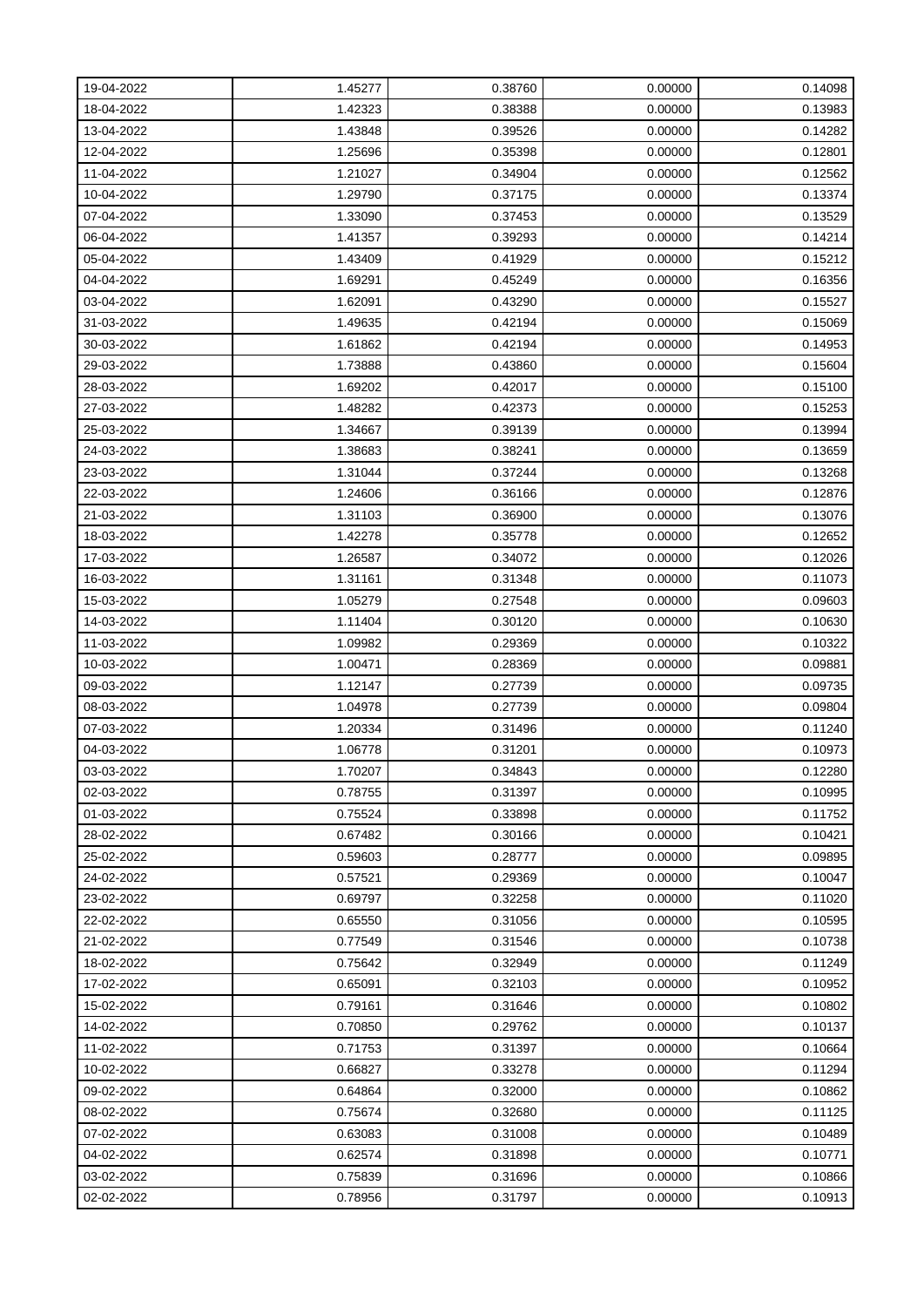| 01-02-2022 | 0.83646 | 0.32841 | 0.00000 | 0.11320 |
|------------|---------|---------|---------|---------|
| 31-01-2022 | 0.76704 | 0.30534 | 0.00000 | 0.10549 |
| 28-01-2022 | 0.63495 | 0.30257 | 0.00000 | 0.10462 |
| 27-01-2022 | 0.78443 | 0.31898 | 0.00000 | 0.11035 |
| 26-01-2022 | 0.81272 | 0.35778 | 0.00000 | 0.12386 |
| 25-01-2022 | 0.65735 | 0.33167 | 0.00000 | 0.11412 |
| 24-01-2022 | 0.82927 | 0.35026 | 0.00000 | 0.12060 |
| 21-01-2022 | 0.90087 | 0.38023 | 0.00000 | 0.13146 |
| 20-01-2022 | 1.01231 | 0.39683 | 0.00000 | 0.13746 |
| 19-01-2022 | 0.93453 | 0.40000 | 0.00000 | 0.13869 |
| 18-01-2022 | 0.96749 | 0.38760 | 0.00000 | 0.13343 |
| 17-01-2022 | 0.82728 | 0.38760 | 0.00000 | 0.13305 |
| 14-01-2022 | 1.04864 | 0.40568 | 0.00000 | 0.13922 |
| 13-01-2022 | 0.82943 | 0.40080 | 0.00000 | 0.13738 |
| 12-01-2022 | 0.80644 | 0.36630 | 0.00000 | 0.12591 |
| 11-01-2022 | 0.73516 | 0.32949 | 0.00000 | 0.11276 |
| 10-01-2022 | 0.69731 | 0.33501 | 0.00000 | 0.11486 |
| 07-01-2022 | 0.72694 | 0.30075 | 0.00000 | 0.10252 |
| 06-01-2022 | 0.64587 | 0.28011 | 0.00000 | 0.09500 |
| 05-01-2022 | 0.62117 | 0.30303 | 0.00000 | 0.10344 |
| 04-01-2022 | 0.60214 | 0.29369 | 0.00000 | 0.10007 |
| 03-01-2022 | 0.75725 | 0.31546 | 0.00000 | 0.10751 |
| 31-12-2021 | 0.60955 | 0.28612 | 0.00000 | 0.09693 |
| 30-12-2021 | 0.60705 | 0.27701 | 0.00000 | 0.09383 |
| 29-12-2021 | 0.67549 | 0.27174 | 0.00000 | 0.09208 |
| 28-12-2021 | 0.56032 | 0.27894 | 0.00000 | 0.09432 |
| 27-12-2021 | 0.62156 | 0.26991 | 0.00000 | 0.09121 |
| 23-12-2021 | 0.63684 | 0.27064 | 0.00000 | 0.09140 |
| 22-12-2021 | 0.53792 | 0.25253 | 0.00000 | 0.08499 |
| 21-12-2021 | 0.60533 | 0.24631 | 0.00000 | 0.08257 |
| 20-12-2021 | 0.48431 | 0.24752 | 0.00000 | 0.08329 |
| 17-12-2021 | 0.55156 | 0.27739 | 0.00000 | 0.09370 |
| 16-12-2021 | 0.68957 | 0.27778 | 0.00000 | 0.09401 |
| 15-12-2021 | 0.54718 | 0.26008 | 0.00000 | 0.08779 |
| 14-12-2021 | 0.54518 | 0.27174 | 0.00000 | 0.09202 |
| 13-12-2021 | 0.64924 | 0.28694 | 0.00000 | 0.09781 |
| 10-12-2021 | 0.71178 | 0.29326 | 0.00000 | 0.09999 |
| 09-12-2021 | 0.73885 | 0.30675 | 0.00000 | 0.10465 |
| 08-12-2021 | 0.69262 | 0.30864 | 0.00000 | 0.10585 |
| 07-12-2021 | 0.73517 | 0.29112 | 0.00000 | 0.09945 |
| 06-12-2021 | 0.64765 | 0.27137 | 0.00000 | 0.09185 |
| 03-12-2021 | 0.54349 | 0.26385 | 0.00000 | 0.08909 |
| 02-12-2021 | 0.69059 | 0.27397 | 0.00000 | 0.09261 |
| 01-12-2021 | 0.62576 | 0.28050 | 0.00000 | 0.09502 |
| 30-11-2021 | 0.62563 | 0.26882 | 0.00000 | 0.09042 |
| 29-11-2021 | 0.72809 | 0.28369 | 0.00000 | 0.09646 |
| 26-11-2021 | 0.57338 | 0.27778 | 0.00000 | 0.09450 |
| 25-11-2021 | 0.73848 | 0.30534 | 0.00000 | 0.10507 |
| 24-11-2021 | 0.72292 | 0.29851 | 0.00000 | 0.10248 |
| 23-11-2021 | 0.66759 | 0.28409 | 0.00000 | 0.09683 |
| 22-11-2021 | 0.70528 | 0.31008 | 0.00000 | 0.10625 |
| 19-11-2021 | 0.63919 | 0.31949 | 0.00000 | 0.10930 |
| 18-11-2021 | 0.78961 | 0.32000 | 0.00000 | 0.10947 |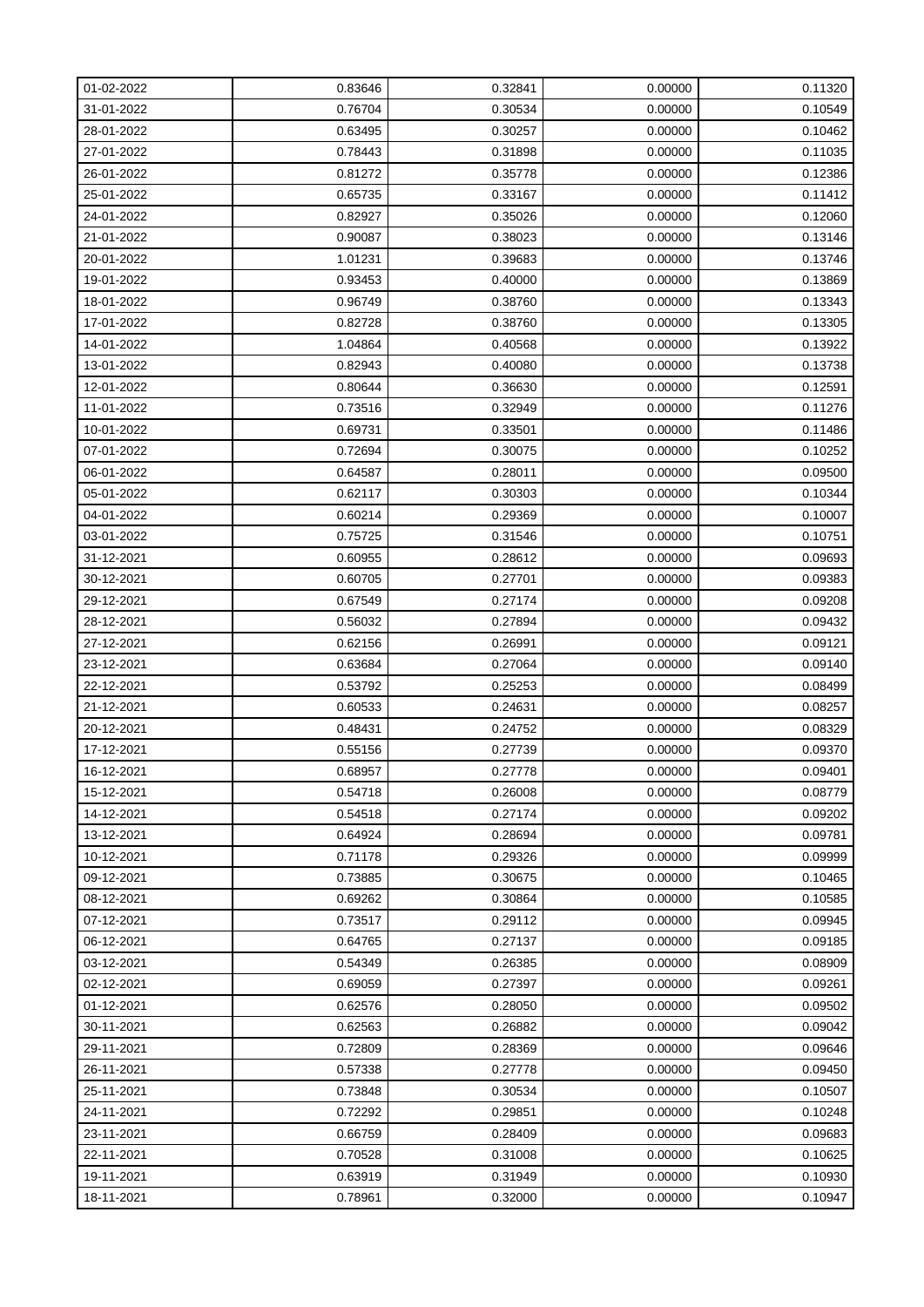| 17-11-2021 | 0.72460 | 0.34247 | 0.00000 | 0.11780 |
|------------|---------|---------|---------|---------|
| 16-11-2021 | 0.79113 | 0.34843 | 0.00000 | 0.11957 |
| 15-11-2021 | 0.88561 | 0.35211 | 0.00000 | 0.11997 |
| 12-11-2021 | 0.64023 | 0.32573 | 0.00000 | 0.11035 |
| 11-11-2021 | 0.79456 | 0.34965 | 0.00000 | 0.11888 |
| 10-11-2021 | 0.98997 | 0.40241 | 0.00000 | 0.13664 |
| 09-11-2021 | 0.82984 | 0.39526 | 0.00000 | 0.13391 |
| 08-11-2021 | 0.79016 | 0.38685 | 0.00000 | 0.13110 |
| 05-11-2021 | 0.75740 | 0.37736 | 0.00000 | 0.12800 |
| 04-11-2021 | 0.80485 | 0.40984 | 0.00000 | 0.13956 |
| 03-11-2021 | 0.86883 | 0.40816 | 0.00000 | 0.13848 |
| 02-11-2021 | 0.78847 | 0.41152 | 0.00000 | 0.13963 |
| 01-11-2021 | 0.98194 | 0.41667 | 0.00000 | 0.14183 |
| 28-10-2021 | 0.91631 | 0.44643 | 0.00000 | 0.15123 |
| 27-10-2021 | 0.92114 | 0.42553 | 0.00000 | 0.14476 |
| 26-10-2021 | 0.83496 | 0.40733 | 0.00000 | 0.13802 |
| 25-10-2021 | 1.04956 | 0.41929 | 0.00000 | 0.14230 |
| 24-10-2021 | 0.98011 | 0.44643 | 0.00000 | 0.15130 |
| 21-10-2021 | 0.93755 | 0.44444 | 0.00000 | 0.15085 |
| 20-10-2021 | 1.05397 | 0.44248 | 0.00000 | 0.15019 |
| 19-10-2021 | 0.92289 | 0.43668 | 0.00000 | 0.14826 |
| 18-10-2021 | 1.01695 | 0.45455 | 0.00000 | 0.15421 |
| 17-10-2021 | 0.80864 | 0.41152 | 0.00000 | 0.13964 |
| 14-10-2021 | 1.14391 | 0.43764 | 0.00000 | 0.14876 |
| 13-10-2021 | 1.00272 | 0.40404 | 0.00000 | 0.13673 |
| 12-10-2021 | 0.82103 | 0.37951 | 0.00000 | 0.12859 |
| 11-10-2021 | 0.78599 | 0.36496 | 0.00000 | 0.12323 |
| 10-10-2021 | 0.85258 | 0.37594 | 0.00000 | 0.12700 |
| 07-10-2021 | 0.77830 | 0.33113 | 0.00000 | 0.11125 |
| 06-10-2021 | 0.69228 | 0.32051 | 0.00000 | 0.10710 |
| 05-10-2021 | 0.69842 | 0.30257 | 0.00000 | 0.10082 |
| 04-10-2021 | 0.70000 | 0.31596 | 0.00000 | 0.10526 |
| 03-10-2021 | 0.73861 | 0.30960 | 0.00000 | 0.10284 |
| 30-09-2021 | 0.64676 | 0.27933 | 0.00000 | 0.09227 |
| 29-09-2021 | 0.59643 | 0.28129 | 0.00000 | 0.09276 |
| 28-09-2021 | 0.59918 | 0.29070 | 0.00000 | 0.09555 |
| 27-09-2021 | 0.69912 | 0.30395 | 0.00000 | 0.10019 |
| 26-09-2021 | 0.62941 | 0.30120 | 0.00000 | 0.09908 |
| 23-09-2021 | 0.67055 | 0.28902 | 0.00000 | 0.09440 |
| 22-09-2021 | 0.81060 | 0.29542 | 0.00000 | 0.09675 |
| 21-09-2021 | 0.60931 | 0.26316 | 0.00000 | 0.08523 |
| 20-09-2021 | 0.58790 | 0.27397 | 0.00000 | 0.08903 |
| 19-09-2021 | 0.59832 | 0.26247 | 0.00000 | 0.08509 |
| 16-09-2021 | 0.69531 | 0.30075 | 0.00000 | 0.09817 |
| 15-09-2021 | 0.64921 | 0.30257 | 0.00000 | 0.09876 |
| 14-09-2021 | 0.64422 | 0.29369 | 0.00000 | 0.09520 |
| 13-09-2021 | 0.75454 | 0.30075 | 0.00000 | 0.09767 |
| 12-09-2021 | 0.74284 | 0.29326 | 0.00000 | 0.09536 |
| 09-09-2021 | 0.68625 | 0.31299 | 0.00000 | 0.10176 |
| 08-09-2021 | 0.59012 | 0.28369 | 0.00000 | 0.09178 |
| 07-09-2021 | 0.64458 | 0.28777 | 0.00000 | 0.09307 |
| 06-09-2021 | 0.66682 | 0.32310 | 0.00000 | 0.10525 |
| 05-09-2021 | 0.65408 | 0.33278 | 0.00000 | 0.10860 |